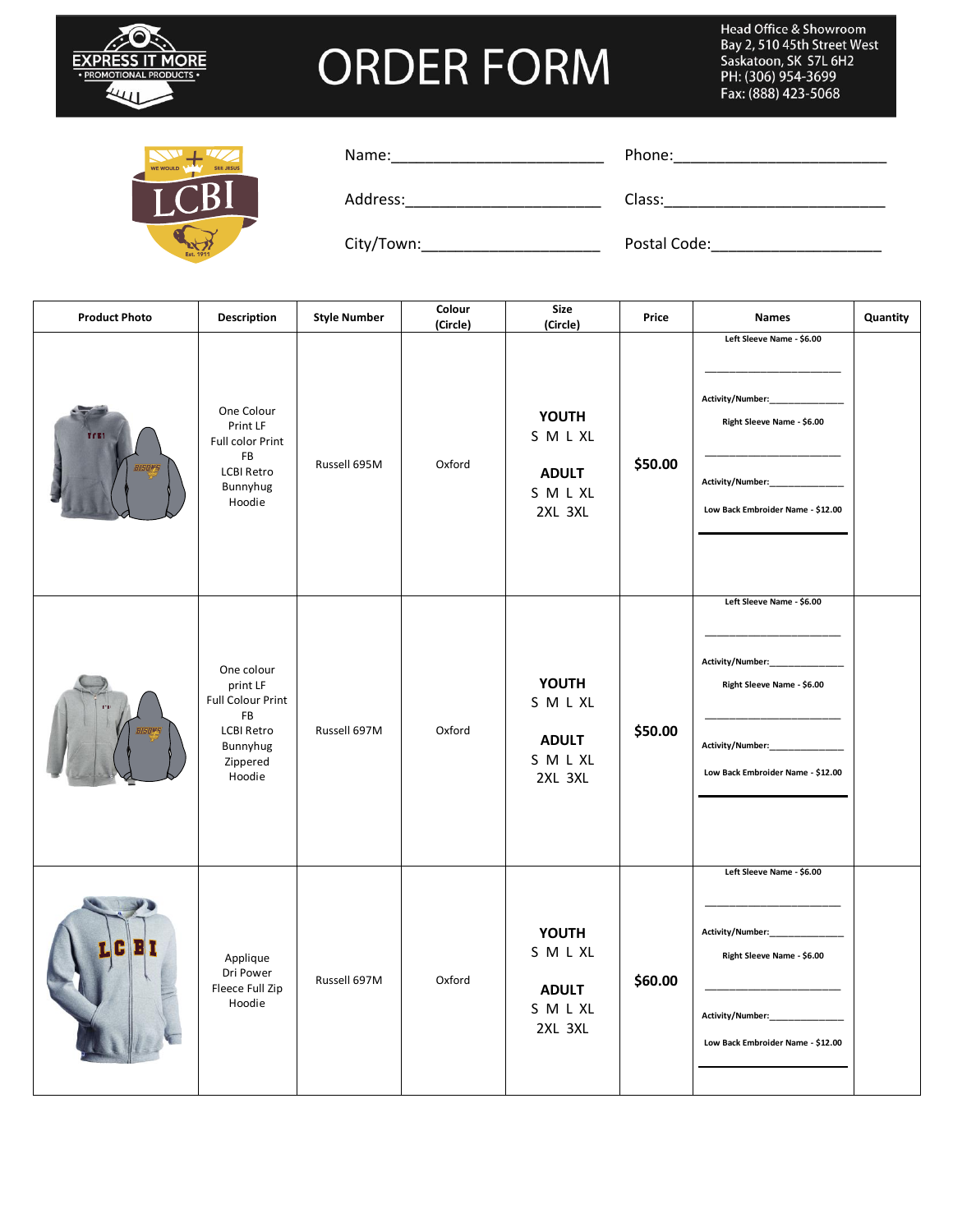

|               |                                                                           |              |                  |                                                               |         | Left Sleeve Name - \$6.00                                                                                                                                        |
|---------------|---------------------------------------------------------------------------|--------------|------------------|---------------------------------------------------------------|---------|------------------------------------------------------------------------------------------------------------------------------------------------------------------|
| 403           | Applique<br>Dri Power<br>Fleece Pullover<br>Hoodie                        | Russell 695M | Oxford<br>Maroon | <b>YOUTH</b><br>SMLXL<br><b>ADULT</b><br>SML<br>XL 2XL<br>3XL | \$60.00 | Activity/Number:______________<br>Right Sleeve Name - \$6.00<br>Activity/Number:<br>Low Back Embroider Name - \$12.00                                            |
|               | <b>Full Colour Print</b><br>Dri Power<br><b>Fleece Pullover</b><br>Hoodie | Russell 695M | Maroon           | <b>YOUTH</b><br>SMLXL<br><b>ADULT</b><br>SML<br>XL 2XL<br>3XL | \$50.00 | Left Sleeve Name - \$6.00<br>Activity/Number:______________<br>Right Sleeve Name - \$6.00<br>Activity/Number:______________<br>Low Back Embroider Name - \$12.00 |
|               | Applique<br>Dri Power<br>Fleece Pullover<br>Hoodie                        | Russell 695M | Maroon           | <b>YOUTH</b><br>SMLXL<br><b>ADULT</b><br>SML<br>XL 2XL<br>3XL | \$75.00 | Left Sleeve Name - \$6.00<br>Activity/Number:_____________<br>Right Sleeve Name - \$6.00<br>Activity/Number:_____________<br>Low Back Embroider Name - \$12.00   |
| LCBI<br>14631 | Applique One<br>Colour<br>Dri Power<br>Fleece<br>Crewneck                 | Russell 698M | Oxford<br>Maroon | <b>YOUTH</b><br>SMLXL<br><b>ADULT</b><br>SMLXL<br>2XL 3XL     | \$60.00 | Left Sleeve Name - \$6.00<br>Activity/Number:_______<br>Right Sleeve Name - \$6.00<br>Activity/Number:<br>Low Back Embroider Name - \$12.00                      |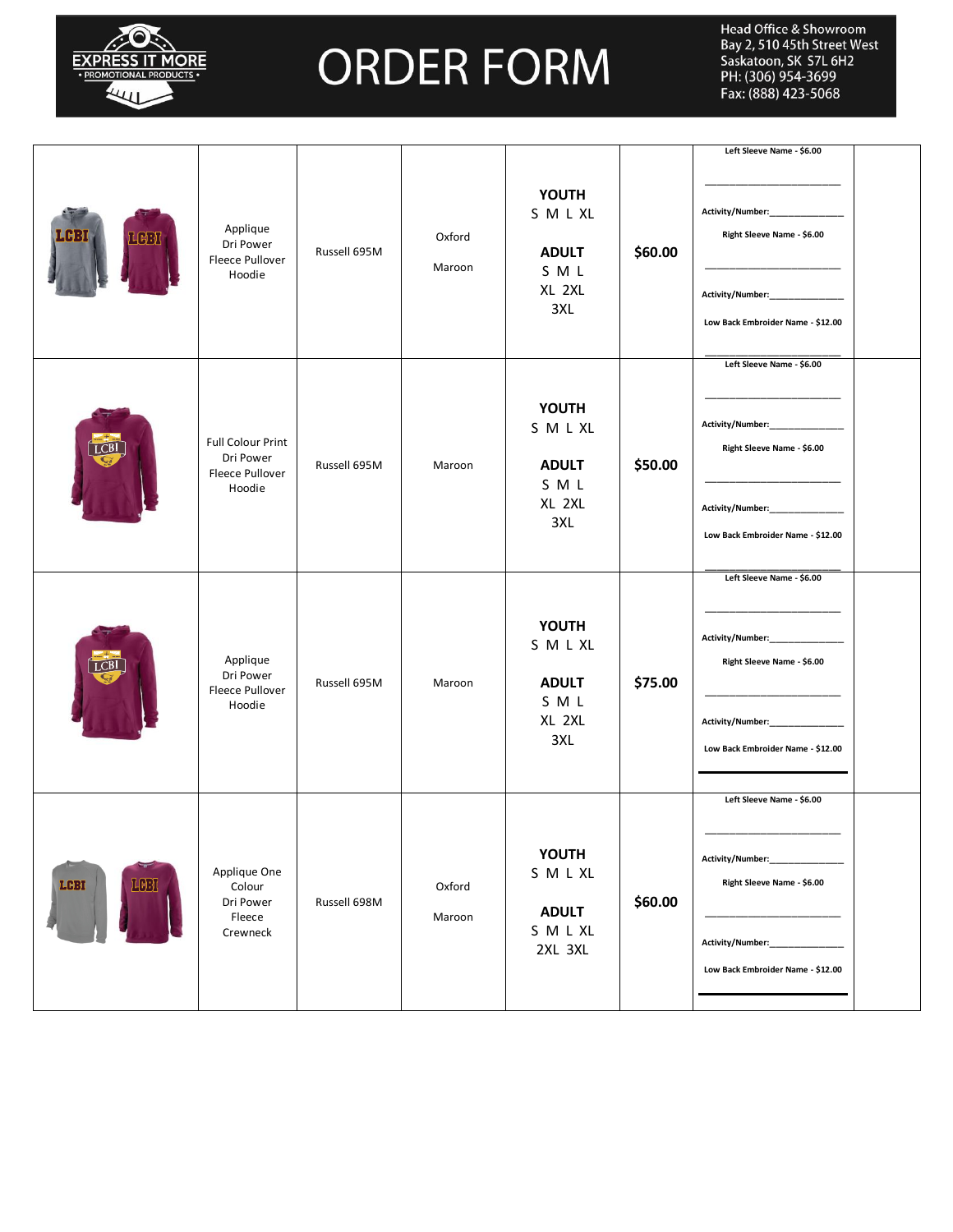

|                                                                                      |                        |            | <b>LADIES</b><br>XS S M L XL                                                |         | Left Sleeve Name - \$6.00<br>Activity/Number:______________                                                                                                     |  |
|--------------------------------------------------------------------------------------|------------------------|------------|-----------------------------------------------------------------------------|---------|-----------------------------------------------------------------------------------------------------------------------------------------------------------------|--|
| Flannel Button-<br>down Essential<br>Plaid shirt<br><b>Right Chest</b><br>embroidery | F50 Ladies<br>F51 Mens | Maroon     | 2XL 3XL<br><b>MEN'S</b><br>SMLXL<br>2XL 3XL                                 | \$70.00 | Right Sleeve Name - \$6.00<br>Activity/Number:_____________<br>Low Back Embroider Name - \$12.00                                                                |  |
| Flannel Button-<br>down Essential<br>Plaid shirt<br><b>Right Chest</b><br>embroidery | F50 Ladies<br>F51 Mens | Maroon     | <b>LADIES</b><br>XS S M L XL<br>2XL 3XL<br><b>MEN'S</b><br>SMLXL<br>2XL 3XL | \$70.00 | Left Sleeve Name - \$6.00<br>Activity/Number:______________<br>Right Sleeve Name - \$6.00<br>Activity/Number:_____________<br>Low Back Embroider Name - \$12.00 |  |
| Embroidered<br><b>Fleece Varsity</b><br>Hooded<br>Sweatshirt                         | Sanmar<br>F2201        | Black/Gold | <b>ADULT</b><br>SMLXL<br>2XL 3XL 4XL                                        | \$75.00 | Left Sleeve Name - \$6.00<br>Activity/Number:_____________<br>Right Sleeve Name - \$6.00<br>Activity/Number:______________<br>Low Back Embroider Name - \$12.00 |  |
| Applique<br>ATC Game Day<br>Fleece Colour<br><b>Block Hooded</b><br>Sweatshirt       | F2011                  | Black/Gold | <b>ADULT</b><br>SMLXL<br>2XL 3XL 4XL                                        | \$90.00 | Left Sleeve Name - \$6.00<br>Activity/Number:<br>Right Sleeve Name - \$6.00<br>Activity/Number:<br>Low Back Embroider Name - \$12.00                            |  |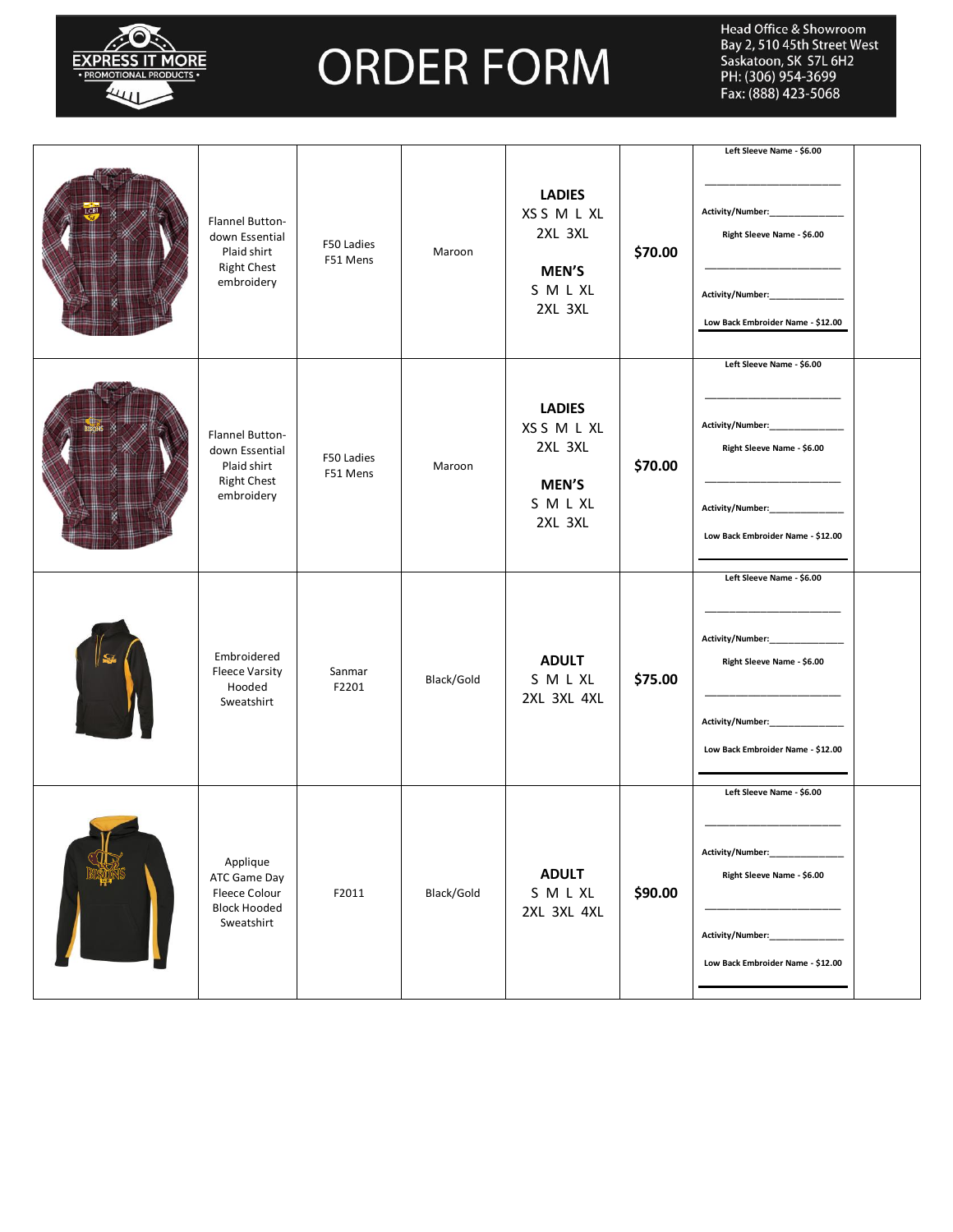

|              | Colour Print Pro<br>Team T-shirt                               | Sanmar<br>S350/L3520                     | Maroon<br><b>Black</b>            | <b>YOUTH</b><br>L XL<br><b>LADIES</b><br>XS S M L XL<br>2XL 3XL<br><b>MENS</b><br>XS S M L XL<br>2XL 3XL 4XL                 | \$22.00 | Left Sleeve Name - \$6.00<br>Activity/Number:___________<br>Right Sleeve Name - \$6.00<br>Activity/Number:<br>Low Back Embroider Name - \$12.00<br>Left Sleeve Name - \$6.00 |  |
|--------------|----------------------------------------------------------------|------------------------------------------|-----------------------------------|------------------------------------------------------------------------------------------------------------------------------|---------|------------------------------------------------------------------------------------------------------------------------------------------------------------------------------|--|
| <b>KA</b>    | Colour Print Pro<br>Team Long<br>Sleeve                        | Sanmar<br>S350LS/L3520LS                 | Gold<br>(MEN'S ONLY)<br>Black     | <b>YOUTH</b><br>L XL<br><b>LADIES</b><br>XS S M L XL<br>2XL 3XL<br><b>MENS</b><br>XS S M L XL<br>2XL 3XL 4XL                 | \$35.00 | Activity/Number:_____________<br>Right Sleeve Name - \$6.00<br>Activity/Number:___________<br>Low Back Embroider Name - \$12.00                                              |  |
| BISONS       | One Colour<br><b>Print Closed</b><br><b>Bottom Pants</b>       | Russell 696M                             | Oxford                            | <b>YOUTH</b><br>SMLXL<br><b>ADULT</b><br>SMLXL<br>2XL 3XL                                                                    | \$42.00 | Back Right Calf Name - \$6.00                                                                                                                                                |  |
| LCBI<br>LCBI | Embroidered<br>One Colour<br>Print Hype<br>Sweatpants          | <b>TP712K</b><br>TP712L<br><b>TP712M</b> | <b>Black</b><br><b>Grey Marle</b> | <b>YOUTH</b><br>6 8 10 12 14<br><b>LADIES</b><br>XS S M L XL<br>2XL 3XL<br><b>ADULT</b><br>XS S M L XL<br>2XL 3XL 4XL<br>5XL | \$48.00 | Back Right Calf Name - \$6.00                                                                                                                                                |  |
| <b>REG</b>   | Embroidered<br>One Colour<br>Print<br>Trackpants<br>Adult ONLY | Jerico 03                                | Maroon                            | <b>ADULT</b><br>SMLXL<br>2XL 3XL 4XL                                                                                         | \$45.00 | Back Right Calf Name - \$6.00                                                                                                                                                |  |
|              | One Colour<br>Print Mesh<br><b>Basketball Short</b>            | Russell 659M                             | Black                             | YOUTH<br>SMLXL<br><b>ADULT</b><br>SML<br>XL 2XL                                                                              | \$28.00 | N/A                                                                                                                                                                          |  |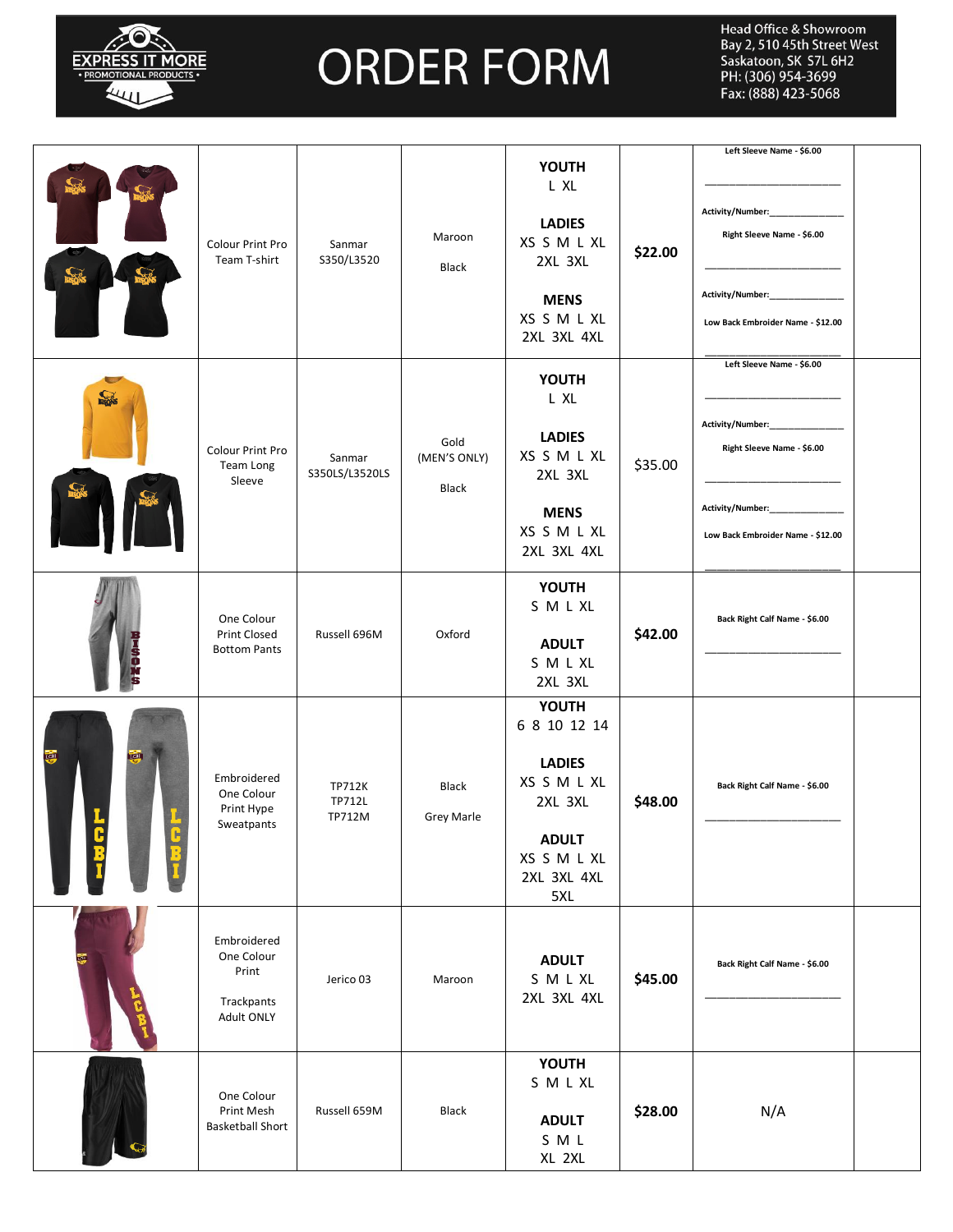

|                                            |                        |                 |                                                                                             |         | Left Sleeve Name - \$6.00                                                                                                                                      |
|--------------------------------------------|------------------------|-----------------|---------------------------------------------------------------------------------------------|---------|----------------------------------------------------------------------------------------------------------------------------------------------------------------|
| One Colour<br>Print Baseball<br>Tee        | M&O 5540               | Black/White     | <b>ADULT</b><br>SML<br>XL 2XL                                                               | \$25.00 | Activity/Number:_____________<br>Right Sleeve Name - \$6.00<br>Activity/Number:<br>Low Back Embroider Name - \$12.00                                           |
| ATC Pro Team<br><b>Baseball Jersey</b>     | S3526                  | White/Maroon    | <b>ADULT</b><br>XS S M L XL<br>2XL 3XL 4XL                                                  | \$25.00 | Left Sleeve Name - \$6.00<br><b>Activity/Number:</b><br>Right Sleeve Name - \$6.00<br>Activity/Number:____________<br>Low Back Embroider Name - \$12.00        |
| Embroidered<br>Short Sleeve<br>Polo        | Trimark<br>16222/96222 | Maroon<br>Black | <b>LADIES</b><br>XS S M L XL<br>2XL 3XL<br><b>MENS</b><br>XS S M L XL<br>2XL 3XL 4XL<br>5XL | \$50.00 | Left Sleeve Name - \$6.00<br>Activity/Number:_____________<br>Right Sleeve Name - \$6.00<br>Activity/Number:_____________<br>Low Back Embroider Name - \$12.00 |
| Embroidered<br>Caltech Knit<br>Quarter Zip | Trimark<br>17807/97807 | Black           | <b>LADIES</b><br>XS S M L XL<br>2XL 3XL<br><b>MENS</b><br>XS S M L XL<br>2XL 3XL 4XL<br>5XL | \$65.00 | Left Sleeve Name - \$6.00<br>Activity/Number:____________<br>Right Sleeve Name - \$6.00<br>Activity/Number:<br>Low Back Embroider Name - \$12.00               |